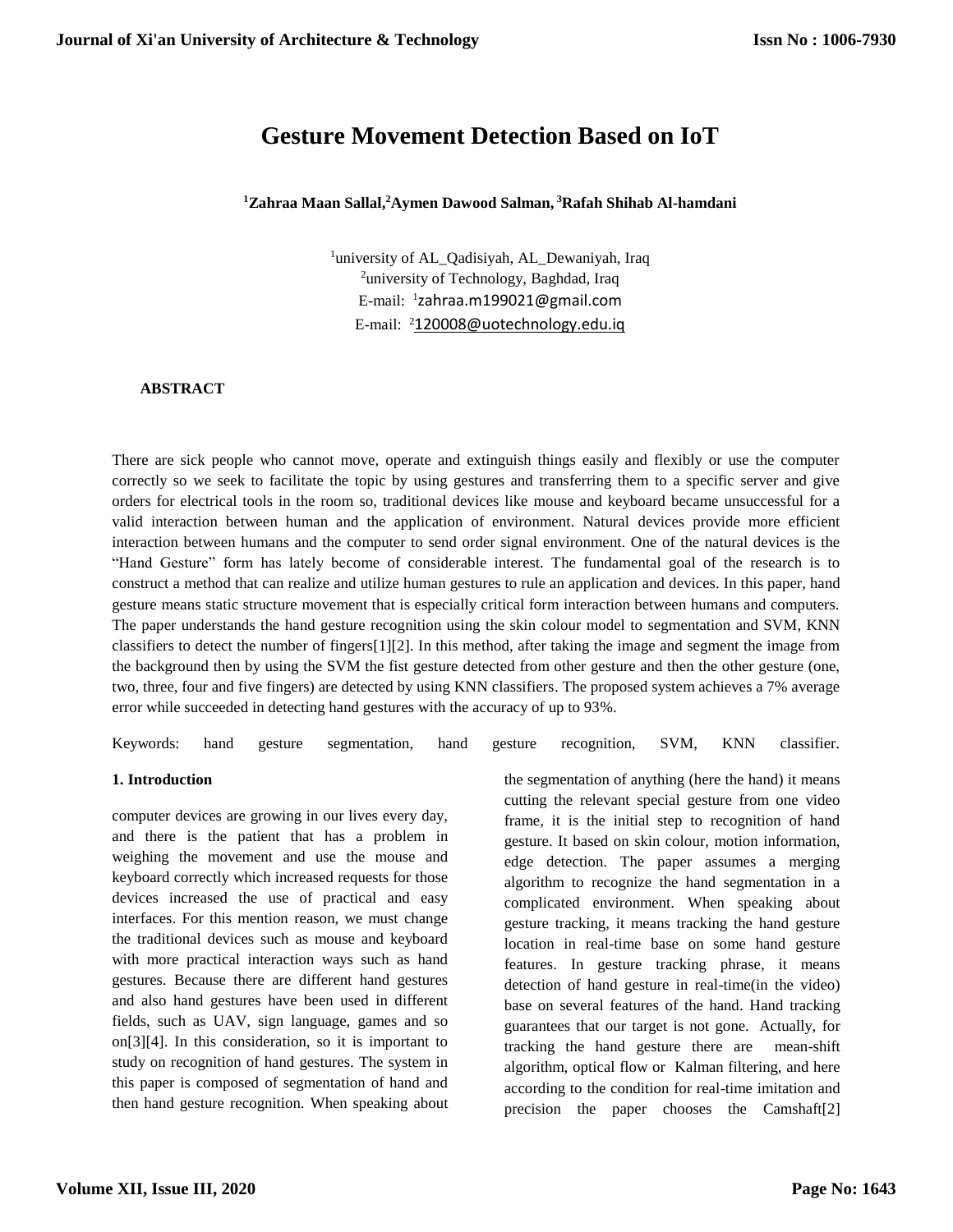algorithm. 10 gestures ranging from 1 - 5 in the convoluted background are selected in the workout, with the 75 pictures are gathered to the training set, and 25 hand gesture pictures are collected for the test set.

#### **2. RELATED WORK**

In the present method, there are various procedures that are utilized to gesture recognition for different goals.

**Izuta, Ryo, et al. in (2016) [5]** In this paper, the researcher prepares a system using an accelerometer. In this way successively counts the area among the input data and training data to gesture recognition in the first stages with high accuracy. In this system, the output has a high scale of dependability by counting the proportional area.

**Hursale, Sagar, et al. in (2015) [6]** In this paper, the researcher uses the accelerometer of the mobile phone to take the capture for hand gesture and use this as system input, and carefully put in image or text could improve the experience of the user. The capability of writing without looking at the mobile offer more advantage.

**Iyer, Darshan, et al. in (2016) [7]** In this paper, the researcher's objective is to introduce wearable technologies for manufacturing workers like mining workers and firefighters, etc by using IMU (wearable sensor). That will prepare them to implement their work safety and reduce the injuries risk. They used a device that is wrist-worn for communication by gesture between workers. This device detects the gesture of the user and transmits this gesture by BLE to a hub.

**Mohammed, Assad, et al. in (2016) [8]** In this paper, the researcher used smart clothing for direct communication with some smart WiFi using CoAP for enabled lightbulbs that help for detection contrast with another IoT protocol. They in the first step develope a wristband, that will be inserted into a bigger clothing piece such a sweatshirt. their proposal includes the integration of the present microcontrollers and sensors like Arduino.

**Shu, Jiayu, Rui Zheng, and Pan Hui. in (2016) [9]** In this system, they utilize a library named OpenCV to face detection and tags. They stratify Faster R-CNN for training their model for gesture detection. After that (detection the hand gesture and tag) the program will execute identical procedures on the face with a flag on their proportional position.

**Beke, Aykut, Ahmet Arda Yuceler, and Tufan Kumbasar in (2017) [10]** present a novel system that rule-based a fuzzy recognition gesture to build an HMI interface so an employer by utilizing a smartphone can interact with Sphero 2.0. The result of the experimental presented display that the execution of the architecture of the proposed system is acceptable.

**Hatori, Ayaka, and Hiroyuki Kobayashi in (2017) [11]** Here the researcher described their study of recognition of the gesture by acceleration. they detect four types of gestures and used the accelerometer in the phone for scaling data motion, they also using SVD for getting feature vector and used SVM for recognition with 82.5% accuracy.

**Sun, Jing-Hao, et al. in (2018) [3]** This research carried out a set of gesture recognition overall flow. For segmentation of hand gesture using classifier named AdaBoost. Using CamShift algorithm for tacking hand gesture based on the movement of gesture and deformation features include acquiring area of hand gestures in real-time, lastly, the hand gesture segmented is distributing by the neural network.

**Hosono, Satoshi, et al. in (2019) [12]**  introduced the system in this research used deformation sensors of optical muscle. This system conforms machine learning by using 8 canals of deformation optical muscle by putting them on the forearm that doesn't bother the hand movement. They confirm the number of gestures that can be known statically and how kind of finger movement recognition is difficult. Finally, they find that accuracy will be higher when to use SVM for logistic regression.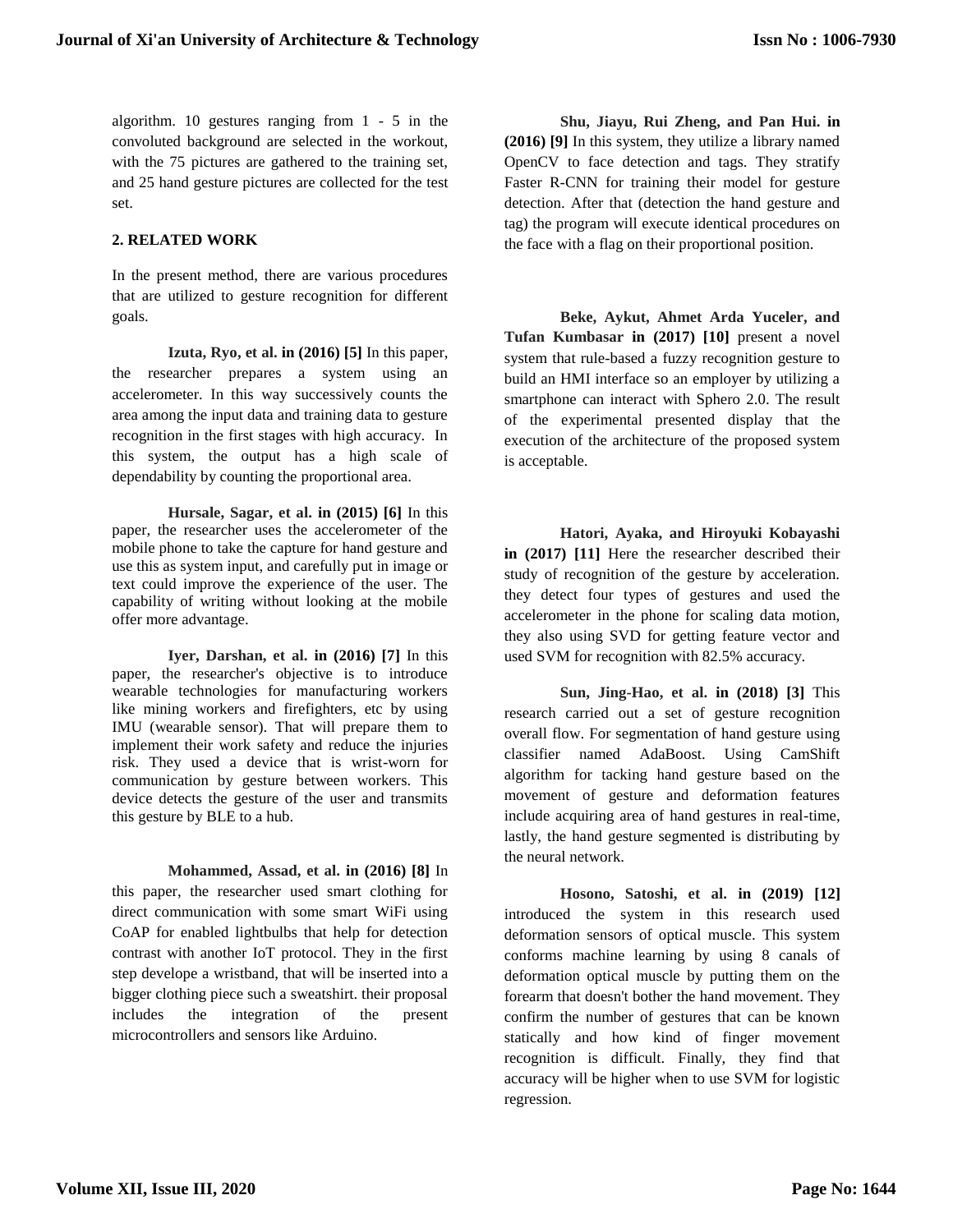#### **3. k-nearest neighbour**

Classification in the k-nearest neighbour method is a model of classification that you can by using it modify nearest neighbours and distance metrics. In this method training data saved by the classifier, we use the model to calculate resubstitution predictions[13].

#### **4. Support Vector Machine**

A support vector machine is an algorithm used in machine learning for analyzing data for regression and classification[2]. This is a supervised method that sort data into two categories as an output. There is the linear and nonlinear classification by working on the kernel trick. SVM also used in image classification, text categorization, handwriting recognition, and other sciences.

## **5. Suggested system**

In the suggested system, there is two-part first-hand gesture recognition and then the Internet of things. For the internet of things we use app designer for reducing effort. The servant uses her hand gesture to operate the light in the interface designed by app designer. (software in the Matlab language that uses to interface designing and simulation). There is five light. Each light will open depending on the gesture. If the hand gesture shows one finger the first light will be on, if two-finger gesture the second light will be on and so on.

#### **5.1. Proposal system algorithm**

| general implementation of the proposal system                   |  |  |  |  |  |
|-----------------------------------------------------------------|--|--|--|--|--|
| <b>Input:</b> Image from the data set                           |  |  |  |  |  |
| <b>Output:</b> The detected reaction from finger counting       |  |  |  |  |  |
| <b>Begin</b>                                                    |  |  |  |  |  |
| <b>Step 1:</b> Prepare the dataset.                             |  |  |  |  |  |
|                                                                 |  |  |  |  |  |
| <b>Step 2:</b> Extracting hand from the image by YcbCr.         |  |  |  |  |  |
|                                                                 |  |  |  |  |  |
| <b>Step 3:</b> Elimination distortion.                          |  |  |  |  |  |
|                                                                 |  |  |  |  |  |
| <b>Step 4:</b> Feature extraction from hand to test it.         |  |  |  |  |  |
|                                                                 |  |  |  |  |  |
| <b>Step 5:</b> Detecting if the gesture is fist or not by using |  |  |  |  |  |
| <b>SVM</b>                                                      |  |  |  |  |  |

**Step 6**: Counting the number of fingers by using KNN classifier.

**Step 7**: On the extended light according to the number of fingers.

**End**

## **5.2. Data**

Collecting the data take one month and the data is collected from different people from Diwaniya city age between 18 to 50 years old. 25 person each person with 5 gesture, the total number of gesture become 100 gesture and we use 75 for training and 25 for testing the network.

## **5.3. Segmentation of hand gesture**

Actually, there is some strategy to segmentation hand gesture. Based on the skin colour segmentation. This model is built to obtain a hand gesture. It works based on hand gesture skin colour and differences between it and the environment. The hand posture doesn't affect the pattern. The edge detection based segmentation can part the gesture of the hand according to the grey value discontinuity in the image margin area. Also, it is simple to be broken through the noise, on the other hand, it has a rigid requirement for the hand gesture background. The segmentation of hand gestures based on motion information, including background and frame difference methods and so on. Utilize the movement information of hand to segment the hand on the basis of a static background. The influence is well in the environment that is static while it's not good in the background that is dynamic. The segmentation of the hand gesture method according to the matching the statistical template is capable of immediately recognize the hand. By applying a training classifier of the feature gesture template can recognize the hand gesture.

Calculate the Gaussian Mixture Method by utilizing prior information

weight<sup>(t)</sup> = argmax (Y,  $\theta^{(t)}$ weight<sup>(t-1)</sup>)

In the new iteration calculate the pattern parameter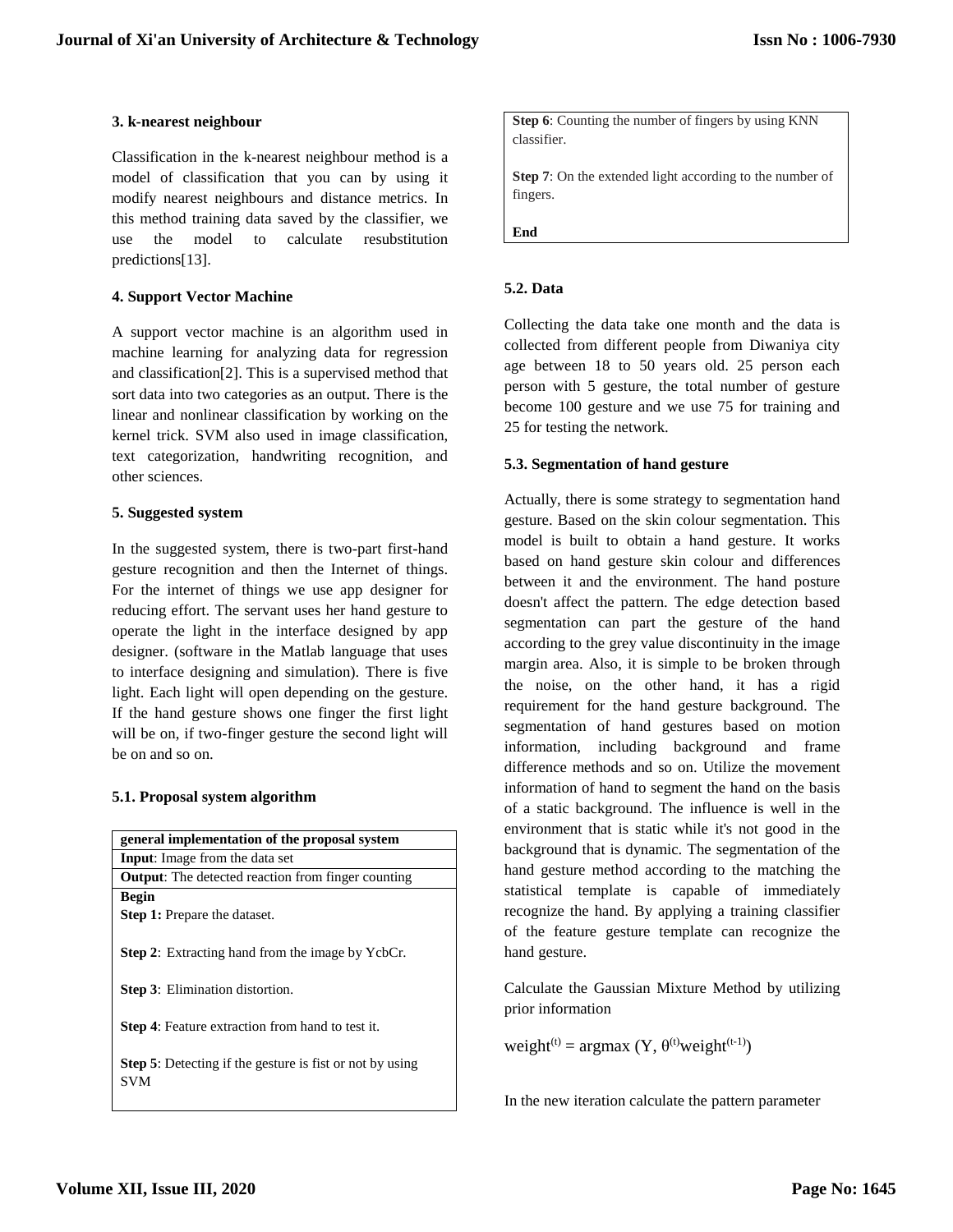$θ$ <sup>(t+1)</sup> = argmax (Y,  $θ$ <sup>(t)</sup>  $θ$ <sup>(t+1)</sup>)

The effect of hand gesture segmentation is displayed in the attached image



Fig1. Skin colour segmentation

## **5.4. Distortion elimination**

After the segmentation will observe there are some holes in the hand. In this step the holes must be filled.

# **5.4. Feature Extraction**

Feature extraction is converting the data to a series of features. If the extracted features are chosen carefully so, the set of features will resume the pertinent information of the input data. Here the height, area, and hand centroid and distance rely on. The theta between the centroid and the holes in the hand.

Feature vector = [H, W, Area, Hand Centroid].

# **5.5. Finger counting**

For finger counting used SVM, KNN classifier.

**SVM**, There is a problem by fist and other gestures (one, two, three, four and five fingers). By using SVM the problem solved. SMV is a binary classifier. First must classify the gesture between fist and not the fist.



Fig2. SVM

KNN, after SVM if the gesture isn't fist it will transfer to the second step of the algorithm. The KNN classifier will work here and detect the gesture.



Fig3. KNN classifier.

# **5.6. Proposed system execution**

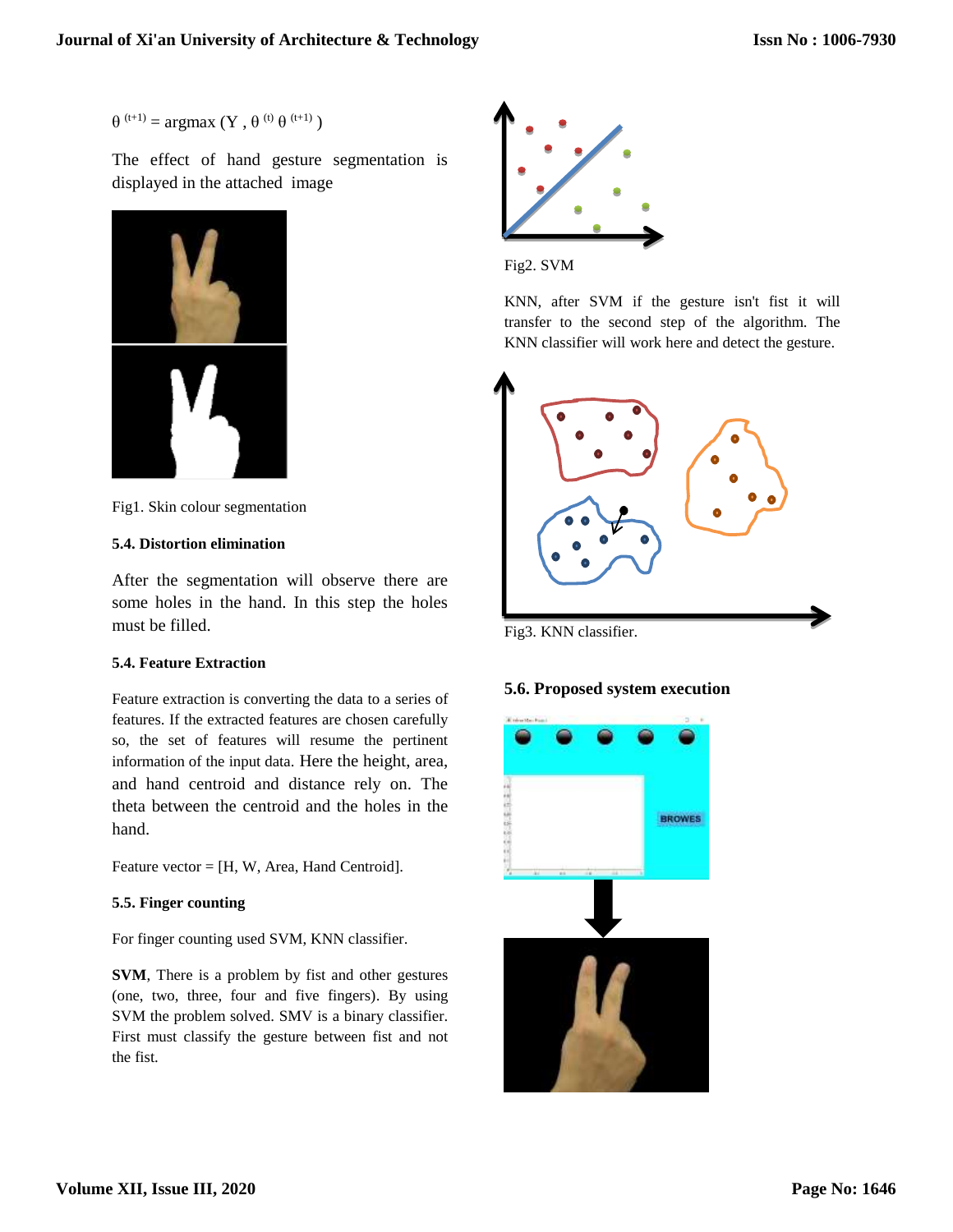# **Journal of Xi'an University of Architecture & Technology**



#### **5.7. Profile Summary**

Generated 23-Jan-2020 12:48:21 using performance time:

| Fanchion Name:                              |                | Cats Total Time Sett Time" |                    | Total Time Plut<br>Idark band = self time) |
|---------------------------------------------|----------------|----------------------------|--------------------|--------------------------------------------|
| <b>Enaltest</b>                             | Ť              | 39034                      | 2.060%             |                                            |
| <b>BLANDROT</b>                             | 1              | $1.532$ s.                 | 0.999 s            |                                            |
| as Fluginin Carry and Tagin create Carry as | 1.             | 0.423 p.                   | 0.988 x            | ٠                                          |
| <b>indead</b>                               | к              | $0.241 +$                  | 0.030 s            | ш                                          |
| mieadziai format miestic reader             | 6              | $0.172$ m                  | $0.018 +$          | ٠                                          |
| <b>Imageschemologicalities</b>              | Б              | $0.154$ s.                 | 0.037 s            | ٠                                          |
| enapsc/privatelysationsut/                  | 6              | $0.121 +$                  | 0.093 t            | t                                          |
| substate addAugulioGrid                     | Ť.             | $0.089 +$                  | $0.076$ s          | ŧ                                          |
| graph of prestrict state of carses to a     | ١.             | D.095-K                    | 0.054 <sub>0</sub> |                                            |
| ClassicateD Classicated Insight             | 63             | 0.035 m                    | $0.005 +$          |                                            |
| t ToolharCormoder ToolharController         | r              | $0.034 +$                  | 0.033 s            |                                            |
| ClassLabel-ClassLabel ClassLabel            | 63             | 0.00011                    | $0.026 +$          |                                            |
| mead-oil MI feminis                         | $\overline{b}$ | 0.022 a                    | 0.022's            |                                            |
| <b>Ismerriber</b>                           | 石              | $0.021 +$                  | $0.005$ e          |                                            |
| EVMP aramse SVMP arams, foundate            | ã              | $0.017 +$                  | $0.008 +$          |                                            |
| impaaut>out_format_arts                     | ŧ              | 0.016 s                    | 0.000 s            |                                            |
| mages:/private/stribyge                     | ŧ              | 0.016 m.                   | 0.011 k            |                                            |
| Ismember-tenwinterR2012a                    | Ð              | 0.016 a                    | $0.007 +$          |                                            |

#### **6. Conclusion**

Gestures are a helpful method between people and also can be used between person and computer to connect. Here, we offered an innovative technique to detect the gestures and sending an order based on the gesture to the interface and according to gesture and number of the finger there are different lamp will be on. For future work, we want to apply this method in different fields.

#### **7. References**

[1] Sideridis, V., Zacharakis, A., Tzagkarakis, G., & Papadopouli, M. (2019, September). GestureKeeper: Gesture Recognition for Controlling Devices in IoT Environments. In 2019 27th European Signal Processing Conference (EUSIPCO) (pp. 1-5). IEEE.

[2] Hatori, A., & Kobayashi, H. (2017, September). A preliminary study of iot-device control using gestures recognition. In 2017 56th Annual Conference of the Society of Instrument and Control Engineers of Japan (SICE) (pp. 976-979). IEEE.

[3] Sun, J. H., Ji, T. T., Zhang, S. B., Yang, J. K., & Ji, G. R. (2018, December). Research on the Hand Gesture Recognition Based on Deep Learning. In 2018 12th International Symposium on Antennas, Propagation and EM Theory (ISAPE) (pp. 1-4). IEEE.

[4] Yi, J. G., Cheng, J. H., & Ku, X. S. (2016). Review of gestures recognition based on vision [J]. Computer Science, 43(s1), 103-108.